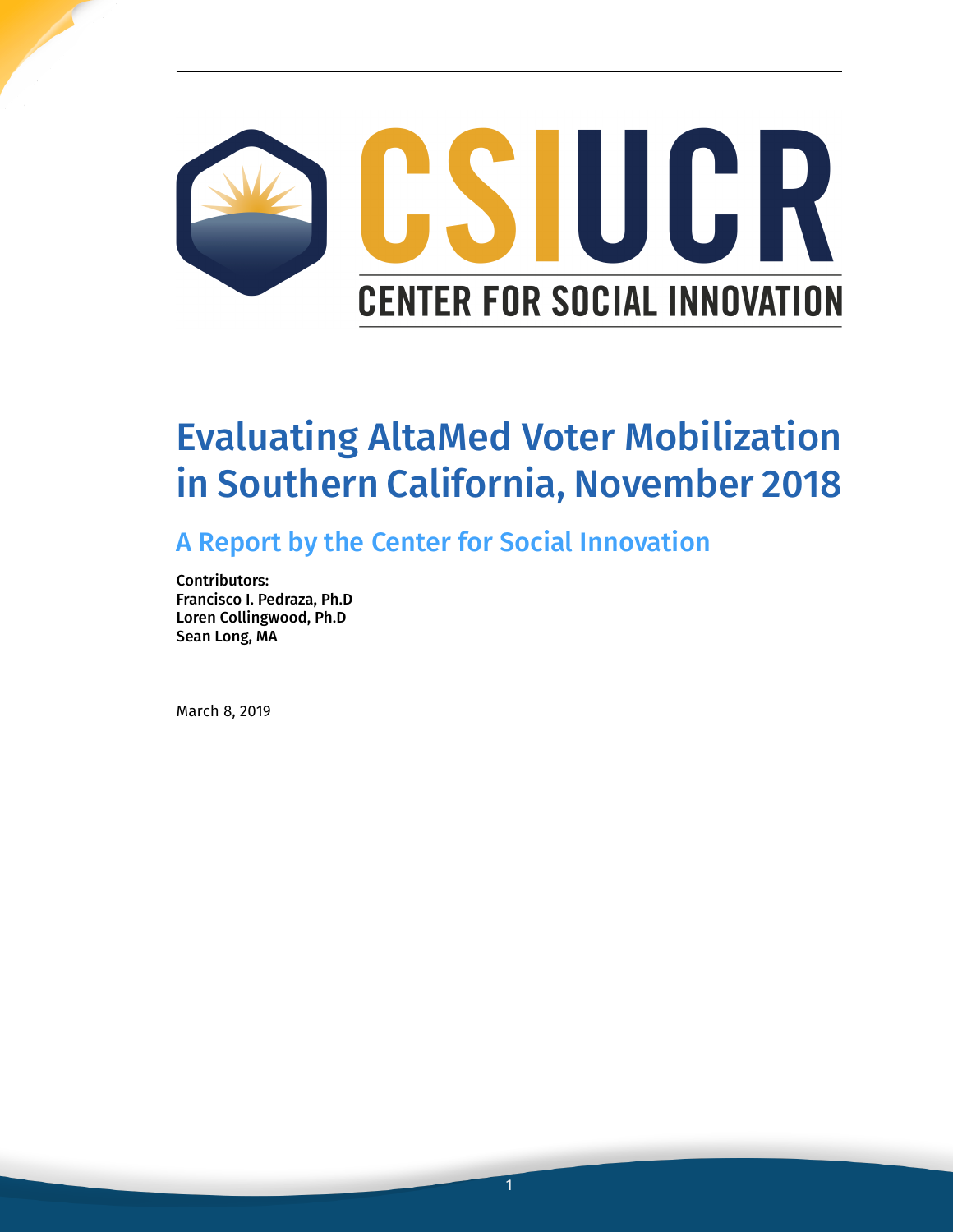## Executive Summary

## Project Scope

- Timeframe: November 2018 general election, with comparison to 2014 general election
- Geography: Los Angeles and Orange Counties
- Target Voters: Low-to-mid propensity Latino and African American voters
- Outcome of interest: Voter turnout
- Levels of analysis: Precinct-level and individual-level turnout

#### Data

- Individual-level voter file data, provided by Political Data Inc.
- Individual-level GOTV contacts via AltaMed, provided by AltaMed (does not account for GOTV contacts in clinics, including exposure to advertisements, voter guides, how-to-vote messages in waiting rooms and calls when placed on hold, and text messages)
- Daily summary of AltaMed's GOTV contacts from Sept. 4 to Nov. 6.

#### Methods

- Precinct-level statistical analysis of turnout by share of Latino population for each county.
- Precinct-level statistical regression estimate of the effect of AltaMed contact on voter turnout (percent change from 2014).
- Individual-level voter nearest neighbor coarsened exact match, with post-match covariate adjustment regression to estimate the effect of AltaMed contact on voter turnout.

## Key Findings from Analyses

- From Sept 4 Election day over 1.1 million AltaMed contacts attempted, including canvassing by walk and phone. About 29,900 successful contacts completed.
- For every one percent of total voters in a precinct that AltaMed contacted, the percent change in turnout from 2014 to 2018 increased by 8.3 percentage points.
- The average rate of AltaMed contact across all precincts was about 0.4 percent, translating into about a 3.3 percentage point net gain in precinct-level turnout from 2014 to 2018.
- Looking only at precincts where AltaMed contacted at least one person, the average contact rate was 1.7 percent, and the average net gain in precinct-level turnout from 2014 to 2018 was 14 percentage points.
- Precincts with greater Latino concentration had the largest 2014 to 2018 percent change improvements in turnout.
- At the *individual-level*, compared to a similarly situated individual, contact by AltaMed increased the probability that a low-propensity voter would vote by 4 percent.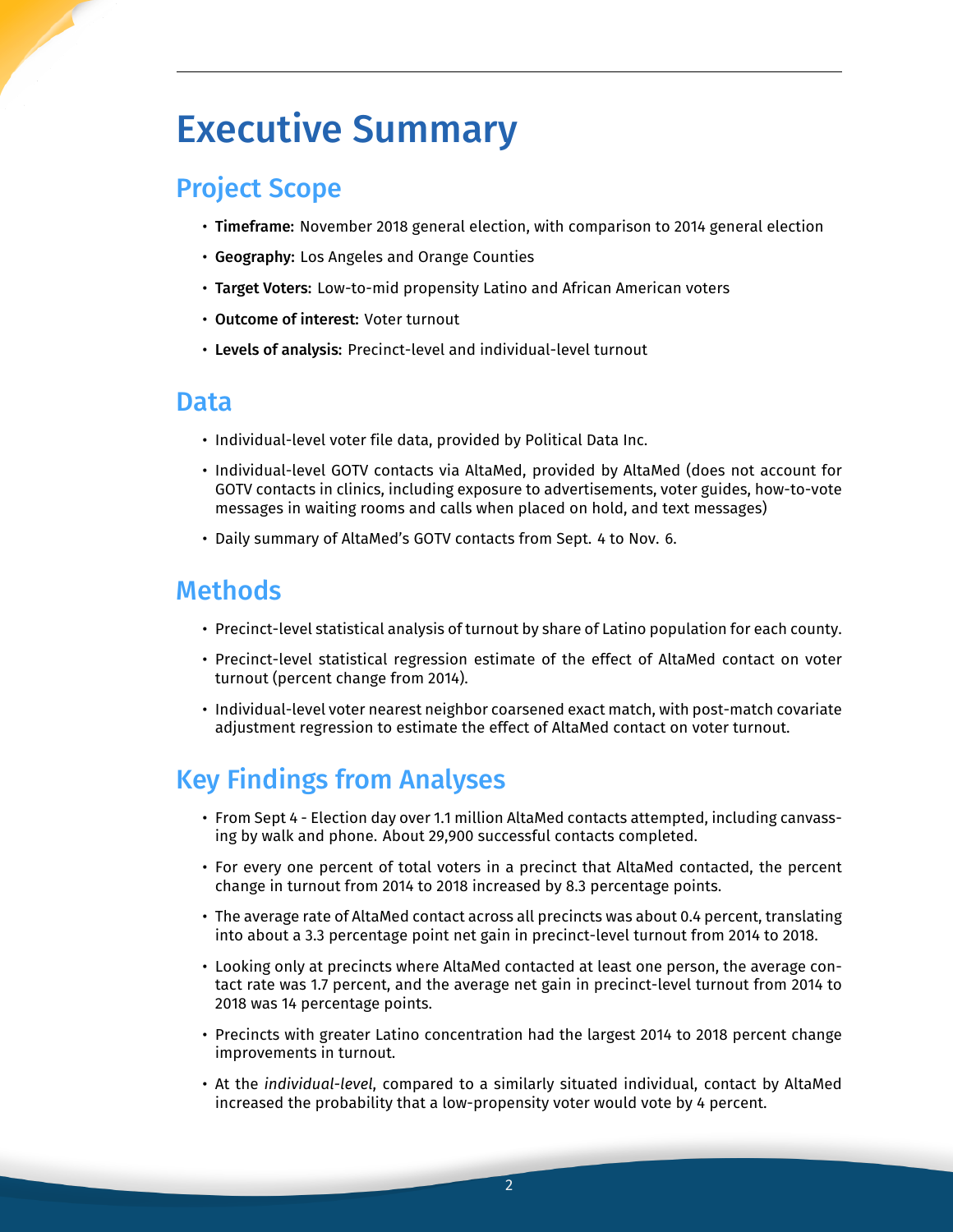### **Overview**

Southern California boasts one of the largest concentrations of minority voters in America. In Los Angeles County alone, according to Political Data Inc. (PDI), as of late 2018 there are over 1.8 million Latino registered voters, and about 440,000 Black registered voters. In neighboring Orange County, Latino registered voters number over 316,000 while Black voters are estimated to total just over 10,000. The combined total number of minority voters on the rolls in both counties exceeds 2.5 million. The November 2018 election offers a window into the shifts in voter engagement in these two major counties of Southern California over the past few election cycles.

In this report we take a closer look at voting patterns among Latinos and Blacks in Los Angeles County and Orange County. Prior assessments of Latino voting patterns have noted that Latino turnout in off-cycle (nonpresidential) primary elections at the precinct level increased from 2014 to 2018. In that earlier analysis, researchers calculated a rate of change of 75%, crediting a coordinated effort by AltaMed to target low-propensity voters in over 100 precincts of Los Angeles County.

Here, we offer a complimentary precinct-level analysis of the general elections from 2014 to 2018 and find that for both Los Angeles County and Orange County, the degree of mobilization across these two major non-presidential election cycles is higher in areas with greater Latino concentration. At the precinct level AltaMed averaged a successful contact rate of about 0.4 percent of all voters, which translated into an average increase in turnout from 2014 to 2018 of 3.3 percentage points. Focusing the comparison to precincts where AltaMed contacted at least one person, the average contact rate was 1.7 percent, and the average net gain in precinct-level turnout from 2014 to 2018 was 14 percentage points. However, to account for selection effects associated with AltaMed's precinct targeting, we also present a more fine-grained, individual-level analysis of the impact of AltaMed's non-partisan voter mobilization campaign. We find that individual voters who were contacted by AltaMed in the fall of 2018 were about 4% more likely to turnout than those where part of the target universe who could have been contacted but were not contacted.

#### AltaMed Fall 2018 Voter Outreach

As a community anchor organization in southern California, AltaMed is the largest notfor-profit Federally Qualified Health Center in California, specializing in the provision of quality health and social service programs for nearly 50 years. As part of the overall mission to improve the lives of individuals in Los Angeles and Orange counties, AltaMed leaders are keenly aware of the links between health care and advocating for public resources to directly address affordable food, housing, and access to social service programs. Despite crucial gains in coverage since the Affordable Health Care Act, many Latinos and Blacks in southern California continue to grapple with issues of health care access and under-coverage. Just as AltaMed leaders closely monitor and adapt to shifts in health care industry and health care

policy, they are also developing programs to expand the scope of civic engagement among clients in response to tensions in broader public life that fundamentally shape the health profile of many AltaMed clients.

A core initiative of AltaMed's civic engagement efforts include a non-partisan Get-Out-The-Vote (GOTV) campaign targeting low propensity Latino and Black voters in Los Angeles and Orange counties. The campaign included phone calls and in-person and door-todoor contacts, beginning September 4, 2018, continuing on weekends through election day. Drawing on best-practices in GOTV research and leveraging organization and community assets, AltaMed is spearheading a relational empowerment approach to inform, mo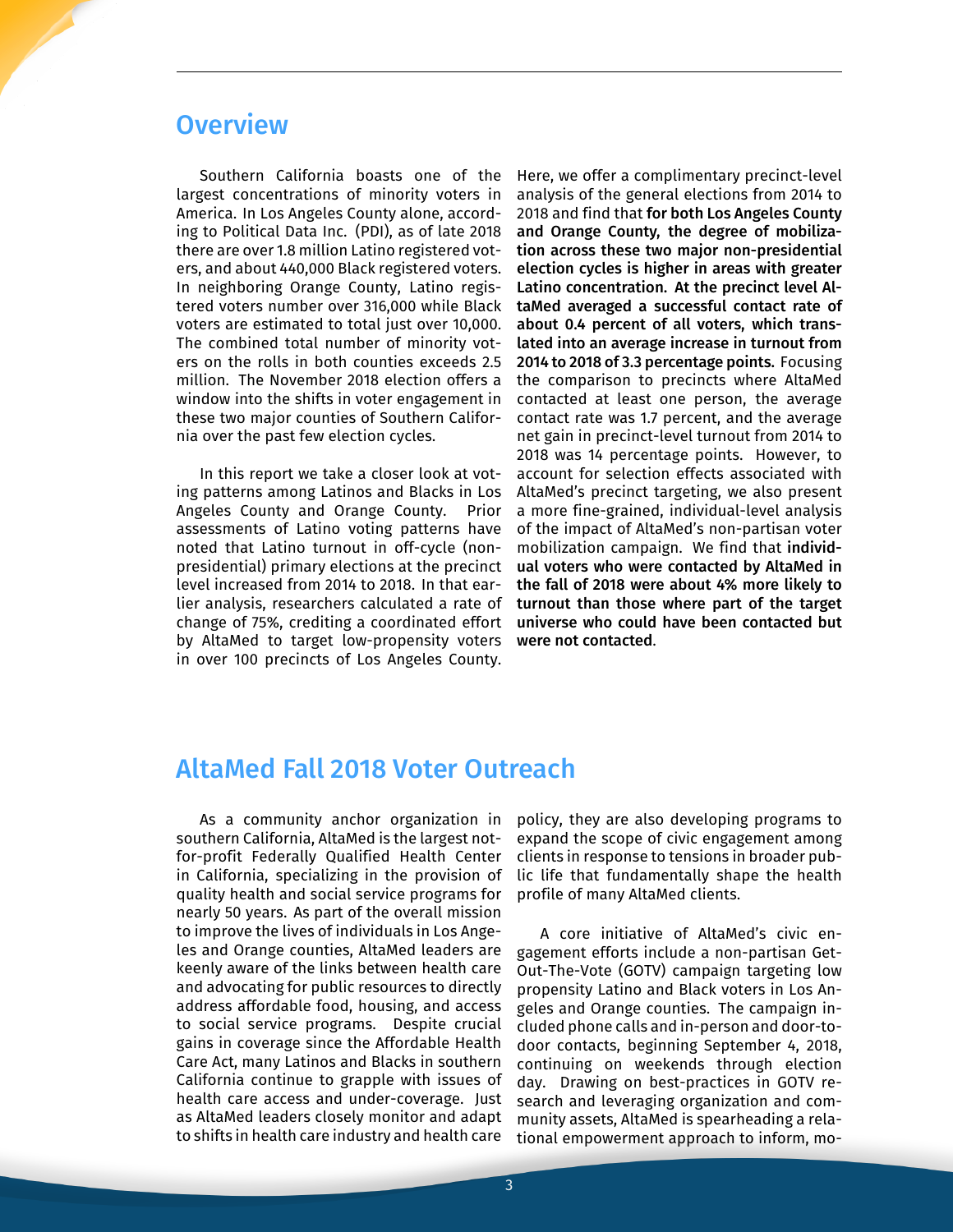tivate, and mobilize patients and employees to protect access to their healthcare services through the power of their vote. As a trusted member of the community, AltaMed trained and dispatched staffers and volunteers to call households and knock on doors in Los Angeles and Orange counties, asking targeted registered voters for a commitment to vote, to extend that invitation to vote to other family members, and inquiring about the need for a ride to the ballot box (about 3.6 percent of contacts indicated that they needed a ride). As part of this investment in the community, AltaMed reached out to over 1.1 million registered voters in Los Angeles and Orange counties, collecting commitments to vote in the November 2018 election from over 28,000 lowpropensity voters (ie. individuals whose voting record is inconsistent over the last four or five election cycles), as well as a commitment from over 22,000 of those voters to invite family members to vote in the same election. As further testament of the breadth of ties that AltaMed is cultivating in southern California,

less than 15 percent of the total contacts made in the fall GOTV campaign involved AltaMed clients.

Researchers at the University of California Riverside, Center for Social Innovation did not design or execute AltaMed's GOTV campaign. In the analysis that follows, we offer an evaluation of AltaMed's GOTV campaign impact, drawing on data gathered from canvassing and phone call records collected by AltaMed, combined with detailed voting history, geographic, and demographic information about individual-voters as provided by Political Data, Inc. (PDI). First we present a precinct analysis estimating AltaMed's mobilization effects on voter turnout. Then we show an individuallevel voter turnout analysis, which more precisely estimates AltaMed's effect on individuals' vote propensity. In both analyses we focus on voters and precincts that fit the userdefined target universe.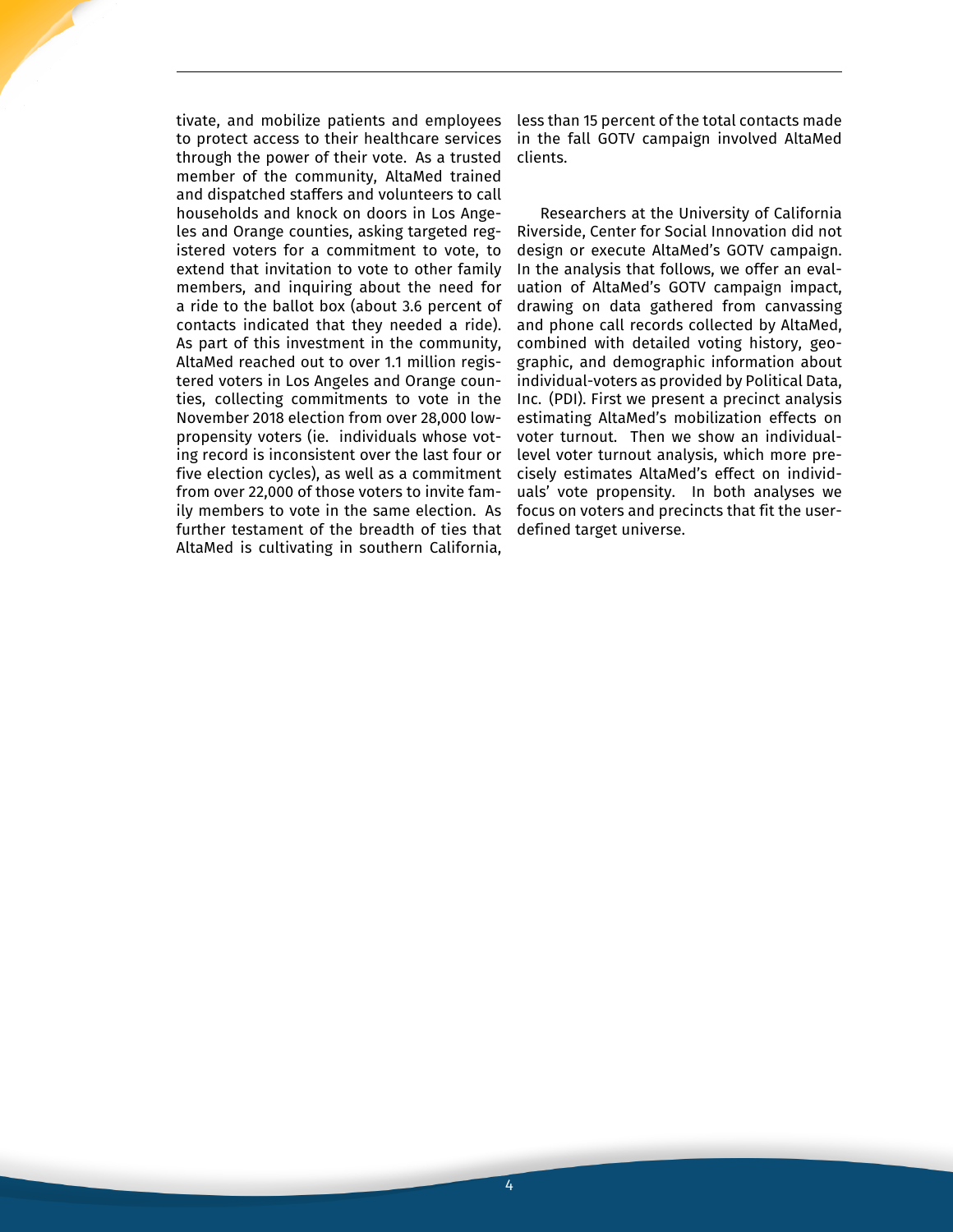## **Precinct Analysis**

To conduct the precinct analysis, we gathered the full Los Angeles and Orange County voter files. The combined file includes individual-level voter turnout history, as well as demographic and geographic information. For each voter, we know their age, gender, party registration, their estimated race/ethnicity, and information about where they live - such as the proportion of people in their neighborhood with a college education, and neighborhood-level median income. AltaMed also provided a list of contacted voters. voters they attempted to contact, and voters that could have been contacted but were not. We conduct a variety of analyses with these data. First, we aggregated these individuallevel data to the precinct level by summing up and averaging selected variables to generate a precinct-level dataset.<sup>1</sup> The precinct-level data that we use below consists of  $n = 5,683$ precincts.<sup>2</sup>

Figure 1: In both Los Angeles and Orange counties the percent change turnout between the 2014 and 2018 general elections is larger in precincts with more Latinos. Each circle represents a precinct.



 $^{\rm 1}$ We complement this analysis with precinct contact numbers compiled directly by AltaMed.

 ${}^{2}$ For presentation purposes, we exclude 114 precincts from the precinct-level analysis because they contain few people, or because the percent change in turnout associated with a precinct is exceedingly high (ie. over 500%). For example, precincts 3059019 and 3059158 report turnout change of 14,775% and 14,550%, which obviously are extremely high numbers. Further analysis reveals that the  $\beta$  coefficient on Pct. Latino population is about 5 percentage points higher (99) in the restricted model relative to the unrestricted model (94), which is statistically significant (F=3.59, p<.10).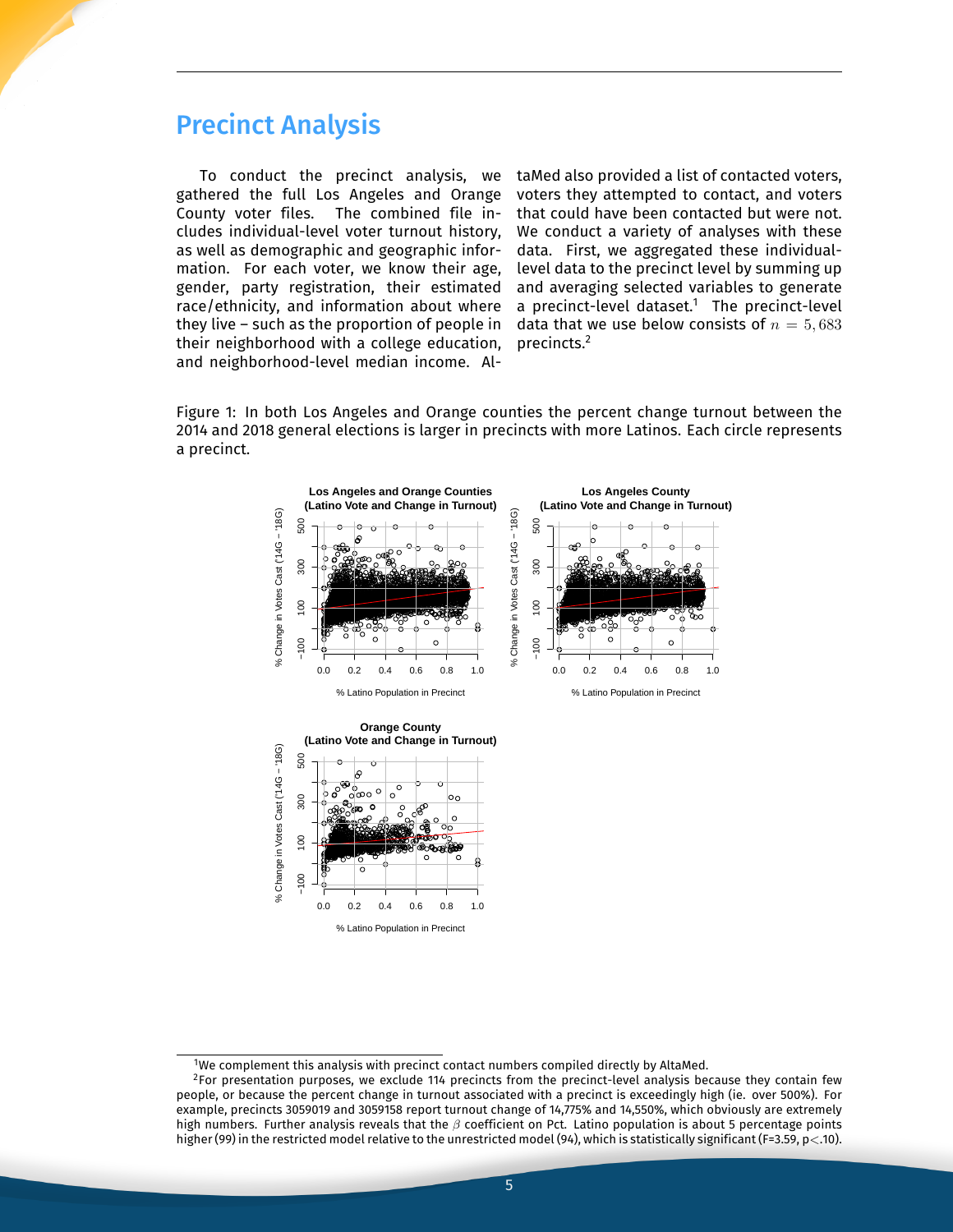The analysis of 2018 primary election conducted by UCLA researchers noted a small but noticeable relationship between precinct percent Latino and percent change turnout (from 2014P -2018P). To evaluate whether voting patterns from the 2018 general election are similar, we replicate this analysis by calculating the change in each precinct across these major elections using the following information: *PercentV ote2018G−PercentV ote2014G*. We can plot these calculations in Figure 1, which illustrates the Percent Latino on the x-axis against percent change turnout on the y-axis, and reveals similar patterns observed in the general election as with the primary election (from UCLA researchers). The findings show in Los Angeles and Orange Counties that the percent change turnout (2014G to 2018G) is greater in precincts where the size of the Latino population is larger. These findings suggest a greater boost in turnout in high-density Latino neighborhoods, and hint at the mobilizing impact of

AltaMed's GOTV campaign in Fall 2018.

We can probe the impact of AltaMed's GOTV initiative more rigorously by focusing only on the precincts that have at least one voter matching the specified target universe criteria (ie. Black or Latino, low-to-mid propensity voter). The average rate of AltaMed contact across all precincts was about 0.4 percent. However, for their 2018 general election mobilization campaign, AltaMed targeted specific voters and areas of Southern California. Here we look only at precincts that have at least one person who AltaMed contacted, AltaMed attempted to contact, or who had at least one person in AltaMed's target universe. By excluding precincts that were not targeted by AltaMed, we remove from our analysis the influence that might be introduced from any turnout change in those areas, which we know cannot be credited to AltaMed activity.

Table 1: Precinct linear model: DV=Percent Change Turnout 2014-to-2018. Key variables include Pct. AltaMed contact, Pct. AltaMed attempted contact, Pct. AltaMed Target Universe, and the following controls: Pct. Female, Pct. Latino, Pct. Democrat, Pct. GOP, Pct. College Degree, Median Income, Mean Age, and Total Population.

|                                         | Regression<br>Coefficient                        | Standard<br>Error |
|-----------------------------------------|--------------------------------------------------|-------------------|
| Pct. AltaMed Contact                    | $8.314***$                                       | (2.887)           |
| Pct. AltaMed Attempt                    | $-1.147$                                         | (1.545)           |
| Pct. Target Universe                    | 0.850                                            | (0.526)           |
| Pct. Female                             | $-233.389***$                                    | (64.440)          |
| Latino                                  | 11.495                                           | (18.145)          |
| Pct. Democrat                           | $-319.794***$                                    | (48.712)          |
| Pct. GOP                                | $-257.549***$                                    | (48.155)          |
| Pct. College                            | $2.368***$                                       | (0.466)           |
| Median Income                           | $-0.0003***$                                     | (0.0001)          |
| Mean Age                                | $-6.065***$                                      | (0.468)           |
| <b>Total Population</b>                 | $-0.006**$                                       | (0.003)           |
| Constant                                | 718.684***                                       | (37.221)          |
| Observations<br>Adjusted $\mathsf{R}^2$ |                                                  | 1,433<br>0.333    |
| Note:                                   | $*$ p $<$ 0.1; $*$ *p $<$ 0.05; $*$ **p $<$ 0.01 |                   |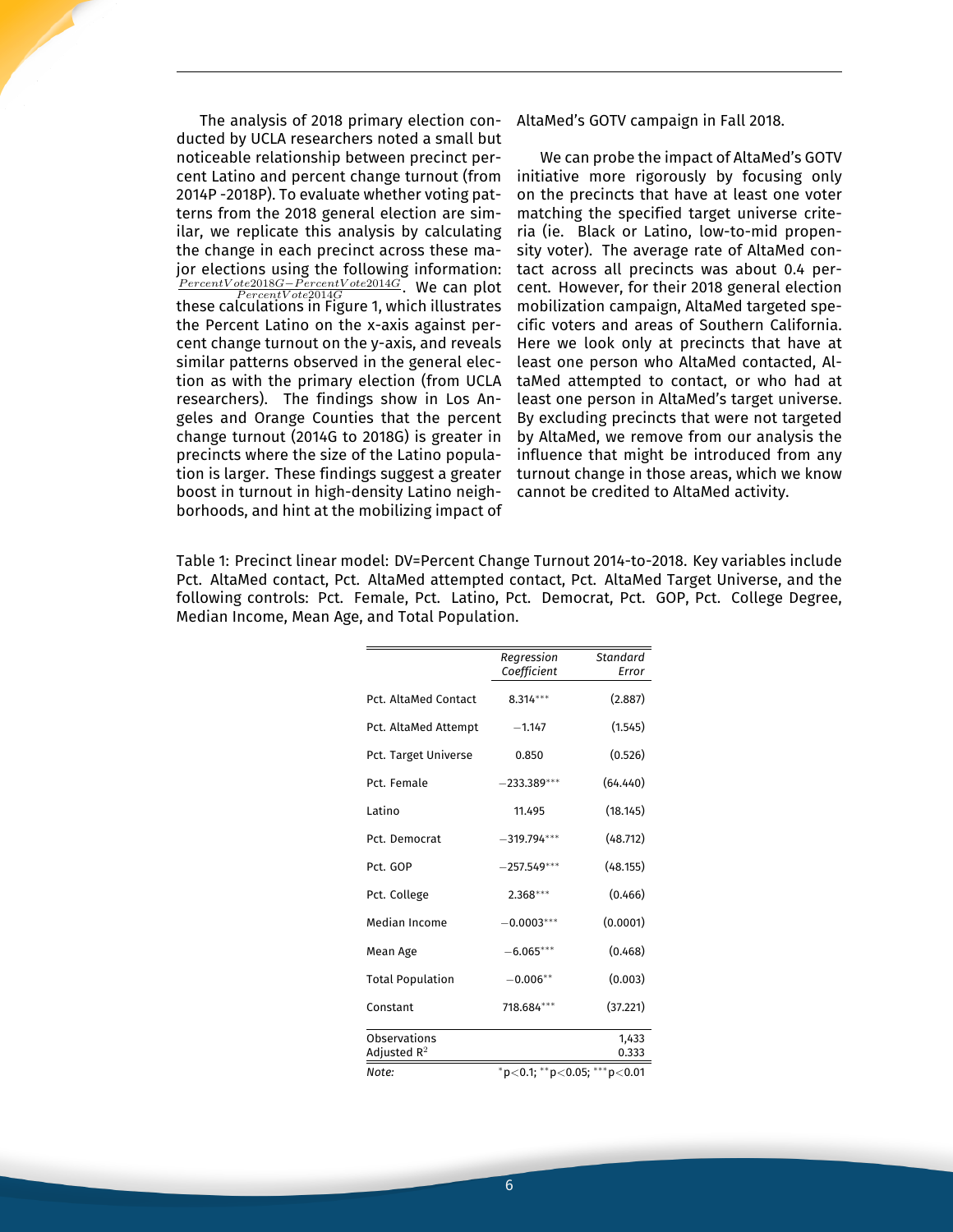With this approach we identify a 1,439 precincts that will allow us to more precisely assess whether change in turnout from the 2014 to 2018 general elections varies as a function of how much work AltaMed did in each precinct. Using a statistical model, we estimate the relationship between percent change in turnout from the 2014 to the 2018 general election, on one hand, and the percent of the precinct's voters contacted by AltaMed, the percent of the precinct's voters attempted contact by AltaMed, and the percent of the precinct's voters in the target universe that received no contact attempt, on the other. However, because the data are observational (i.e., not a randomly controlled trial), we want to account for other factors that we know are probably related to turnout. We can do this with a statistical model by simply including information for each precinct like the percentage of residents who are women, Latino, Democrat, college-educated, and the average age. By including information about such factors in our statistical model we are removing their influence from our estimate of the relationship between AltaMed contact and percent change turnout. Using this approach we find a substantial and statistically significant positive effect for AltaMed contact on changing voter turnout at the precinct level from 2014 to 2018. Specifically, according to a statistical linear model, an increase in AltaMed contact of one percent of voters in a precinct is associated with about an 8% increase in precinct-level turnout from 2014 to 2018. However, we find no such impact for attempted contact. Together, this pair of findings for recorded contact and recorded attempted contact is evidence that AltaMed's mobilization operation mobilizes low-to-mid propensity voters.

To visualize the evidence of AltaMed's influence on change in voter turnout from 2014 to 2018, Figure 2 illustrates an analysis that is based on statistical simulations that vary according to the level of contact by AltaMed's GOTV campaign. In precincts where AltaMed contacted 0 voters, the regression line at the furthest left of the plot, the estimated percent change turnout in 2018 relative to 2014 is

125. Given that AltaMed's average contact rate was 1.7 percent in precincts where at least one contact was achieved, among these precincts, the average net gain in precinct-level turnout from 2014 to 2018 was 14 percentage points. However, in precincts where AltaMed achieved substantial rates of contact, say between 4-8% of all persons in the precinct were successfully reached, the estimated net change in turnout from 2014 to 2018 ranged between +32 and +64. It is important to keep in mind that for most target precincts, AltaMed achieved a contact rate of between 2-4% of voters. In only a few of the targeted precincts did AltaMed contact more than 8 percent of registered voters. Thus, for most precincts, AltaMed's contact increased turnout from the 2014 to 2018 general elections by about +25 percentange points.

Keep in mind that these simulations are calculated without any information regarding GOTV contact from other organizations, including candidate campaigns. In Figure 2, the rug plot along the x-axis indicates that for most precincts included in our analysis the influence of AltaMed's mobilization is closer to an estimated percentage change on 2018 turnout (compared to 2014 turnout) between 20 and 25 percentage change points.

We further analyze the effects of AltaMed's precinct targeting campaign by comparing change in turnout across election years by whether a precinct was or was not targeted by AltaMed. Specifically, AltaMed provided us precinct data revealing which precincts they targeted and by how much. To examine AltaMed's precinct targeting efficacy, we conducted a difference of means t-test between precincts AltaMed contacted versus those they did not. The 2014-2018 percent change in turnout in precincts NOT contacted by AltaMed is 138, whereas the percent change in turnout for AltaMed contacted precincts is 160.4. The difference between the two figures is statistically significant  $(t = -4.7354, p < 0.0001)$ . Table 2 reveals the top-20 AltaMed percentchange precincts.

7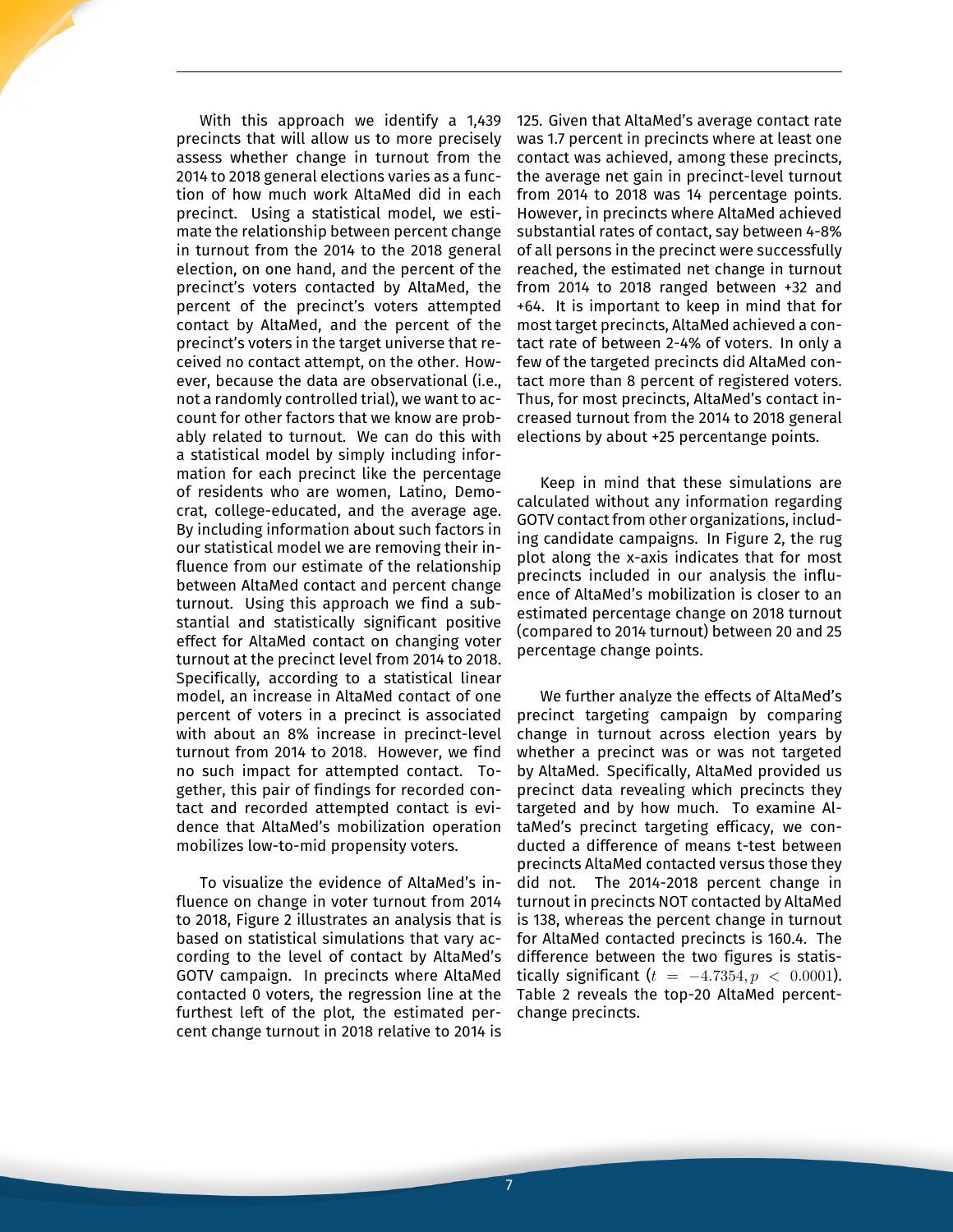Figure 2: First difference effects of AltaMed contact on percent change in precinct voter turnout from 2014 to 2018 general. The figure presents simulations of expected percent change turnout 2014 to 2018 across the total AltaMed percent precinct contacted range (0-12 percent). The figure reports expected outcomes at each level of the key independent variable. Across the full spectrum AltaMed increases turnout by about 100 percent change points. However, the majority of precincts range from 0 to 5 percent of voters experienced AltaMed contact. When we take this into consideration we find a more modest treatment effect at the precinct level of 20-25 percentage change points.



Still, the estimates from the precinct analysis we offer so far are likely to be influenced by other factors that determine where AltaMed is most likely to canvass, and who is most likely to be contacted. For example, precincts with greater levels of AltaMed contact may be located in neighborhoods that are adjacent or nearby AltaMed facilities, providing voters in those areas with a higher concentration of overall voter mobilization beyond the contacts reported in the data. To further probe this pos-

sibility, the next section evaluates AltaMed's influence at the individual-level with another rigorous statistical approach called statistical matching, which we explain in detail below. This matching approach allows us to craft a strategy for comparison that is much closer to the gold-standard of a randomly controlled trial, in which the investigator randomly assigns all voters within the targeted universe to either the treatment or the control group.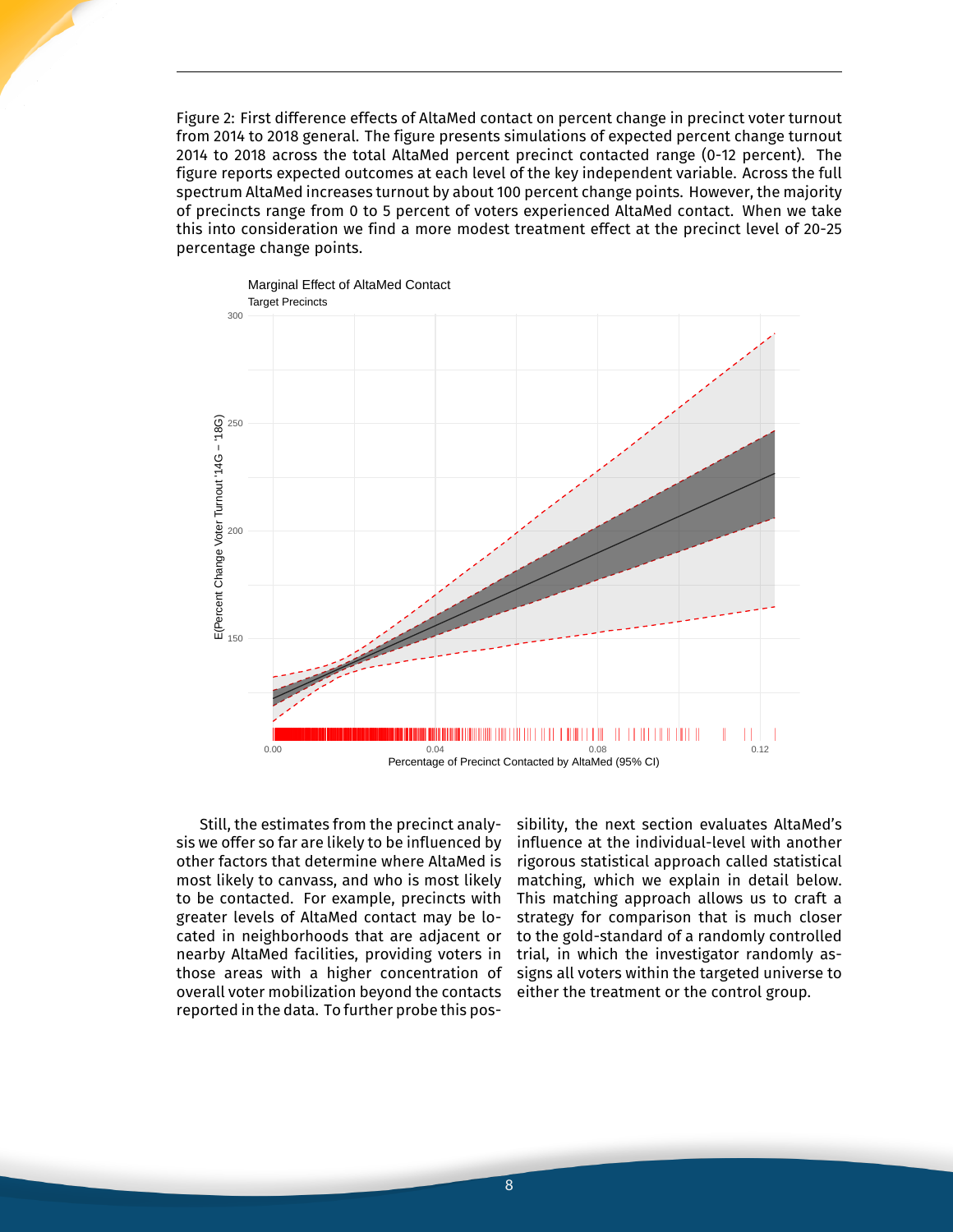|    |            |                                        | Number of  | Number of  | Contacted          | Contacted  | <b>Percent Change</b> |
|----|------------|----------------------------------------|------------|------------|--------------------|------------|-----------------------|
|    | Precinct   | City                                   | Registered | Households | <b>Individuals</b> | Households | from '14 to '18       |
|    | 199000602B | LOS ANGELES COUNCIL DISTRICT 01        | 1401       | 927        | 241                | 201        | 378.98                |
| 2  | 190750054C | <b>BELLFLOWER COUNCIL DISTRICT 2</b>   | 918        | 593        | 918                | 593        | 349.06                |
| 3  | 199003951B | LOS ANGELES COUNCIL DISTRICT 14        | 2014       | 1615       | 246                | 210        | 344.60                |
| 4  | 199002159A | <b>LOS ANGELES COUNCIL DISTRICT 14</b> | 2053       | 1589       | 239                | 222        | 344.06                |
| 5  | 199001704C | LOS ANGELES COUNCIL DISTRICT 01        | 2017       | 1593       | 167                | 154        | 325.61                |
| 6  | 195100027A | PARAMOUNT                              | 681        | 364        | 681                | 364        | 322.86                |
|    | 190800017C | <b>BELL GARDENS</b>                    | 1034       | 530        | 350                | 252        | 312.50                |
| 8  | 199003518A | LOS ANGELES COUNCIL DISTRICT 01        | 1358       | 814        | 289                | 232        | 287.79                |
| 9  | 197800167C | WHITTIER COUNCIL DISTRICT 2            | 1348       | 866        | 1348               | 866        | 285.71                |
| 10 | 192850050B | <b>HUNTINGTON PARK</b>                 | 924        | 510        | 265                | 188        | 282.46                |
| 11 | 195100002A | <b>PARAMOUNT</b>                       | 1117       | 630        | 1117               | 630        | 282.22                |
| 12 | 191850006B | DOWNEY COUNCIL DISTRICT 1              | 899        | 580        | 899                | 580        | 276.79                |
| 13 | 190800005A | <b>BELL GARDENS</b>                    | 1252       | 658        | 437                | 309        | 275.00                |
| 14 | 199001686A | LOS ANGELES COUNCIL DISTRICT 01        | 1175       | 884        | 251                | 200        | 272.31                |
| 15 | 193990001A | LYNWOOD                                | 1135       | 510        | 1135               | 510        | 266.00                |
| 16 | 190800013A | <b>BELL GARDENS</b>                    |            | 598        | 358                | 265        | 263.83                |
| 17 | 190750012A | BELLFLOWER COUNCIL DISTRICT 4          | 506        | 350        | 506                | 350        | 263.16                |
| 18 | 199001105A | LOS ANGELES COUNCIL DISTRICT 14        | 1799       | 1378       | 152                | 147        | 262.30                |
| 19 | 199000371A | LOS ANGELES COUNCIL DISTRICT 01        | 1264       | 718        | 291                | 219        | 256.83                |
| 20 | 190800001A | <b>BELL GARDENS</b>                    | 1190       | 559        | 356                | 255        | 253.12                |

Table 2: Top-20 Percent Change in Turnout from 2014 to 2018 General Elections among AltaMed Target Precincts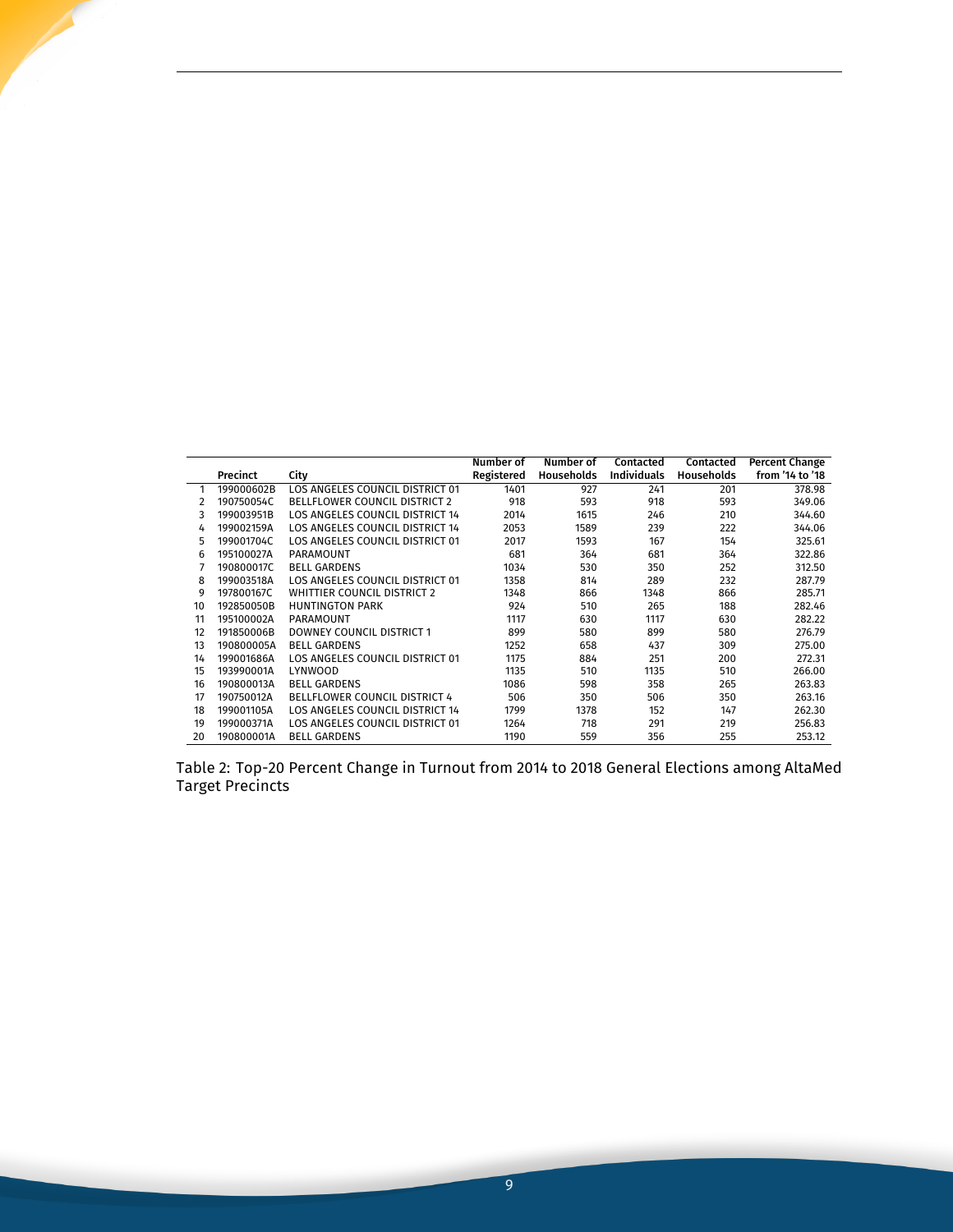#### Individual Voter Analysis

AltaMed contracted with Political Data Inc. to develop a list of 298,478 target low-tomedium propensity voters living in areas near to AltaMed sites. The target universe excludes voters who generally vote and voters who rarely vote. To assess the effects of AltaMed's mobilization campaign, we therefore compare voters who were contacted by AltaMed against similarly situated voters who could have been contacted by AltaMed but were not. We move beyond a more basic analysis of comparing turnout among voters who AltaMed contacted versus those they did not. This is a very important methodological point because AltaMed may have chosen to contact certain people or precincts for non-random reasons thereby necessitating a matching method to extract an average treatment effect of AltaMed contact. Following data preparation we identified a set of 288,799 voters who also had complete information regarding key demographic, geographic, and voter history profiles. Of these voters, AltaMed contacted by phone or door knock 28,592 voters (treatment), attempted to contact but did not reach 24,321 voters (null), and did not attempt to contact 235,886 (control). We conduct two different analyses to estimate AltaMed's treatment effect.

First we examine turnout in the treatment and the control groups by comparing the mean turnout rate (measured as 0=did not vote, 1 = did vote) in both groups.<sup>3</sup> Although contact by AltaMed was not randomly assigned, we can begin to proceed as though it were randomly assigned with a procedure that sorts the data, and conditions our analysis using a coarsened exact match (CEM) statistical strategy. When conducted effectively, such a statistical match

will restrict the analysis to observations such that treatment and control appear identical, or "balanced" on factors that we know are likely to explain voter mobilization in the first place (e.g. party identification or percent Latino). If we were to end our analysis without accounting for this imbalance, we would be less confident that our assessment of a positive impact from AltaMed's GOTV campaign was distinct from the mobilization impact that might be more appropriately credited towards factors like race, income, age, and education. Evidence of the pre-existing imbalance across these factors is shown in table 3.

To adjust the data for a more precise comparison between the AltaMed "treatment" and "control" groups, we paired every voter in the treatment group with a voter from the control group most identical to them.<sup>4</sup> Any voter that did not match across the specified covariates was excluded from the analysis, leaving a subset of 42,524 voters (21,262 in the treatment; 21,262 in the control) who represent an "apples-to-apples" comparison, and best approximate the division we would expect from a randomized control design. Table 4 reports the evidence of the covariate balance improvement, as indicated by the reduced differences between voters in the "treatment" (ie. contacted by AltaMed) and "control" (ie. not contacted by AltaMed) groups. Having identified the "apples-to-apples" cases to compare, next we calculate the sample average treatment effect (SATT)<sup>5</sup> to offer a more precise estimate of AltaMed's mobilization effect on turnout.

 $3$ For this first analysis we place the attempted contacts (non-compliers) to the side because they are systematically different.

<sup>4</sup>We conducted a match using a coarsened exact algorithm, extracting out a one-to-one match. We leverage the large number of registered voters in the target universe to achieve this matching procedure. We also tested the comparison using a weighted matching technique, which produced similar results.

 $^5$ Or, more precisely, in the parlance of experimental social science Complier Average Treatment Effecte (CATE).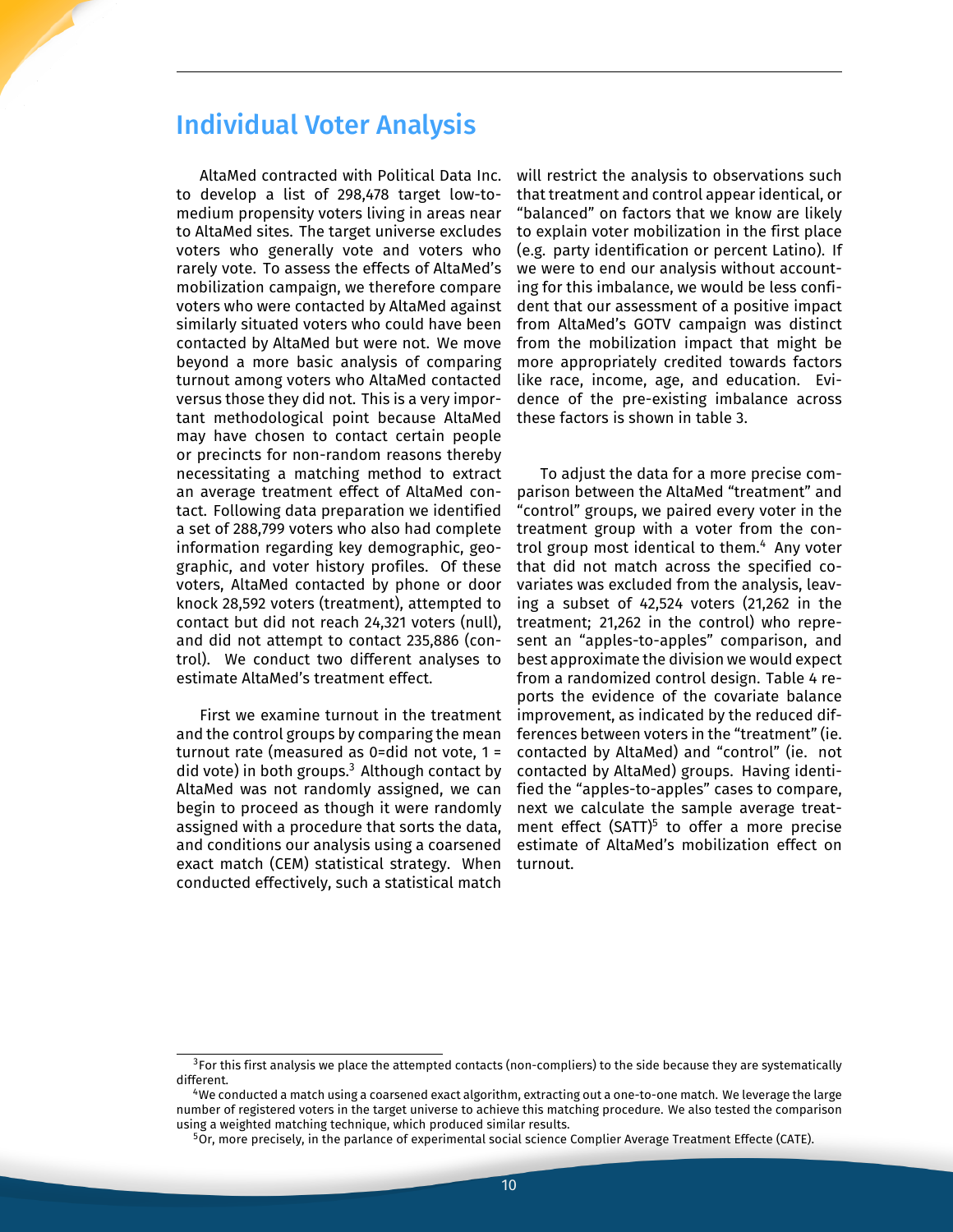|                    | statistic | type   | L1   | mın      | 25%      | 50%      | 75%     | max   |
|--------------------|-----------|--------|------|----------|----------|----------|---------|-------|
| Party Registration | 0.07      | (diff) | 0.06 | 0.00     | 0.00     | 0.00     | 0.00    | 0.00  |
| Female             | 0.02      | (diff) | 0.01 | 0.00     | 0.00     | 0.00     | 0.00    | 0.00  |
| Latino             | $-0.01$   | (diff) | 0.01 | 0.00     | 0.00     | 0.00     | 0.00    | 0.00  |
| <b>Black</b>       | 0.01      | (diff) | 0.01 | 0.00     | 0.00     | 0.00     | 0.00    | 0.00  |
| White Pct.         | 5.44      | (diff) | 0.14 | 0.00     | 1.00     | 4.00     | 9.00    | 0.00  |
| <b>Black Pct.</b>  | 1.17      | (diff) | 0.07 | 0.00     | 0.00     | 1.00     | 2.00    | 0.00  |
| Latino Pct.        | $-7.78$   | (diff) | 0.15 | 0.00     | $-11.00$ | $-12.00$ | $-8.00$ | 0.00  |
| Asian Pct.         | 3.36      | (diff) | 0.14 | 0.00     | 0.00     | 3.00     | 5.00    | 0.00  |
| Median Income      | 3785.07   | (diff) | 0.00 | 0.00     | 1035.00  | 4316.00  | 6352.00 | 0.00  |
| Age                | $-1.73$   | (diff) | 0.05 | $-19.00$ | 0.00     | $-2.00$  | $-4.00$ | 0.00  |
| Some College Pct.  | 1.50      | (diff) | 0.11 | 0.00     | 2.00     | 2.00     | 2.00    | 35.00 |
| High School Grad   | $-0.62$   | (diff) | 0.05 | 0.00     | $-1.00$  | 0.00     | $-1.00$ | 0.00  |
| No HS Grad         | $-5.71$   | (diff) | 0.14 | 0.00     | $-8.00$  | $-8.00$  | $-5.00$ | 0.00  |

Table 3: Pre-Match Balance Table reveals imbalances across white percent, Latino percent, Asian percent, income, age, and education

|                    | statistic | type   | L1   | min  | 25%  | 50%  | 75%  | max  |
|--------------------|-----------|--------|------|------|------|------|------|------|
| Party Registration | 0.00      | (diff) | 0.00 | 0.00 | 0.00 | 0.00 | 0.00 | 0.00 |
| Female             | 0.00      | (diff) | 0.00 | 0.00 | 0.00 | 0.00 | 0.00 | 0.00 |
| Latino             | 0.00      | (diff) | 0.00 | 0.00 | 0.00 | 0.00 | 0.00 | 0.00 |
| <b>Black</b>       | 0.00      | (diff) | 0.00 | 0.00 | 0.00 | 0.00 | 0.00 | 0.00 |
| White Pct.         | 0.01      | (diff) | 0.00 | 0.00 | 0.00 | 0.00 | 0.00 | 0.00 |
| Black Pct.         | $-0.00$   | (diff) | 0.00 | 0.00 | 0.00 | 0.00 | 0.00 | 0.00 |
| Latino Pct.        | 0.00      | (diff) | 0.00 | 0.00 | 0.00 | 0.00 | 0.00 | 0.00 |
| Asian Pct.         | $-0.00$   | (diff) | 0.00 | 0.00 | 0.00 | 0.00 | 0.00 | 0.00 |
| Median Income      | $-0.83$   | (diff) | 0.00 | 0.00 | 0.00 | 0.00 | 0.00 | 0.00 |
| Age                | $-0.01$   | (diff) | 0.05 | 1.00 | 0.00 | 0.00 | 0.00 | 0.00 |
| Some College Pct.  | $-0.01$   | (diff) | 0.01 | 0.00 | 0.00 | 0.00 | 0.00 | 0.00 |
| High School Grad   | 0.01      | (diff) | 0.00 | 0.00 | 0.00 | 0.00 | 0.00 | 0.00 |
| No HS Grad         | 0.01      | (diff) | 0.01 | 0.00 | 0.00 | 0.00 | 0.00 | 0.00 |

Table 4: Post-Match Balance Table reveals near perfect balance across party registration, gender, Latino, black, white percent, Latino percent, Asian percent, income, age, and education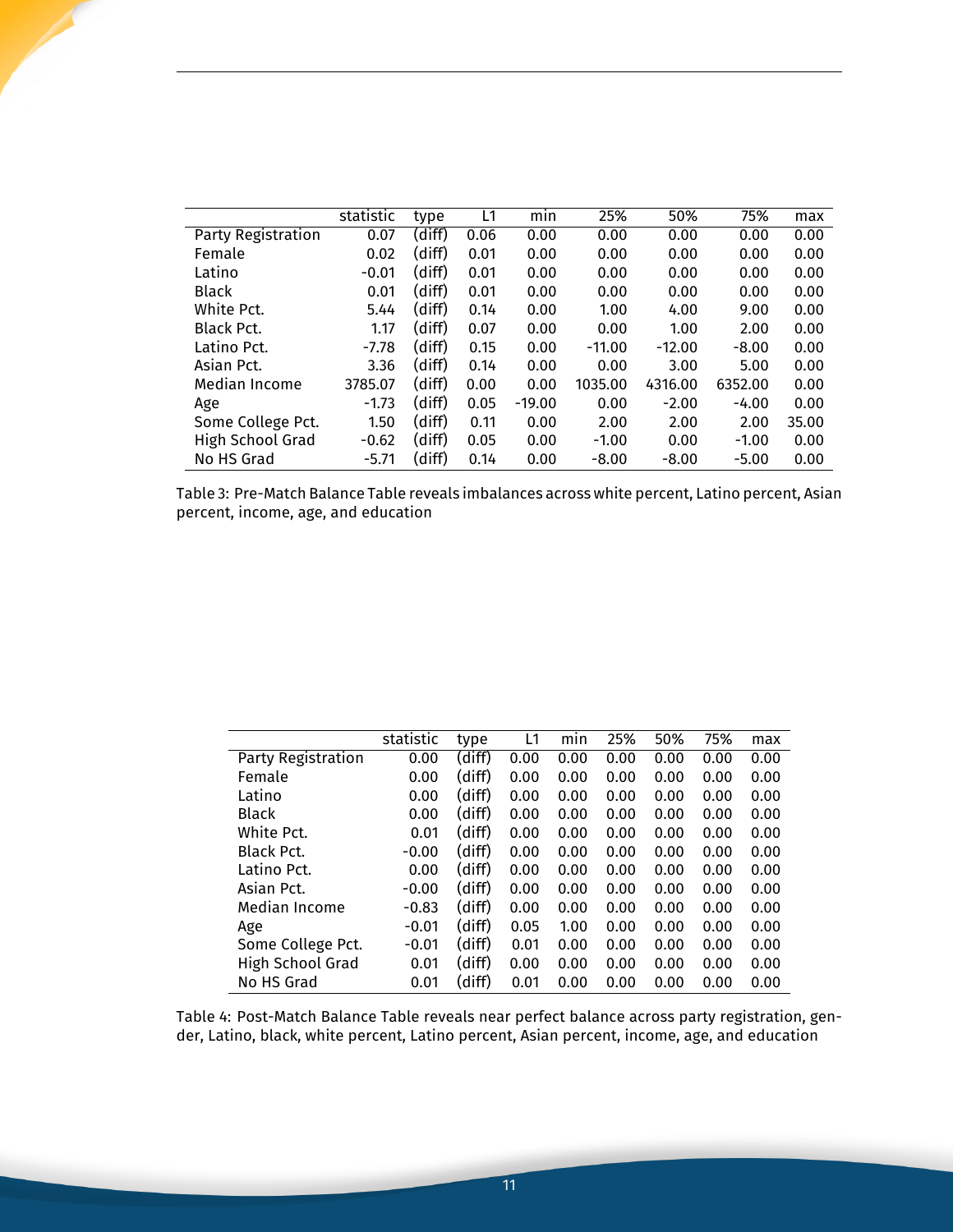Using only the "matched" voters, we calculated the average impact of AltaMed contact on individual voter turnout in 2018.<sup>6</sup> As presented in Table 5, we estimate that the average mobilization impact of contact from AltaMed was 4.2 percentage points (95% CI: [3.2, 5.1], p.value =  $0.0000$ .<sup>7</sup> Specifically, we esti-

mate that voters in the "control" group were about 52% likely to turnout in the November 2018 election, whereas similarly situated voters contacted by AltaMed were 56% likely to turnout.

|            | "Control" | "Treatment" effect |
|------------|-----------|--------------------|
| Estimate   | 0.52      | 0.04               |
| Std. Error | 0.00      | 0.00               |
| t value    | 152.57    | 8.68               |
| p-value    | 0.00      | 0.00               |

Table 5: Estimated Sample Average Treatment Effect (SATT) with exact one-to-one match between "treatment" and "control" groups.

#### Lessons, Strengths, and Drawbacks

As part of a broader commitment to improve the lot of southern Californians, AltaMed organized, trained, and deployed a nonpartisan GOTV campaign targeting low-to-mid propensity Black and Latino voters in Los Angeles and Orange counties for the November 2018 election. Although campaigns typically ignore such voters, the analysis we provided here indicates that a substantial return can be achieved from investing in outreach to voters who are often pre-classified as hard-tomobilize. In this case, non-partisan contact from an AltaMed staff or volunteer at some point between early September and election day in November 2018 appears to have increased voting among Blacks and Latinos in Los Angeles and Orange counties by about 4%. In the context of many ballot contests that are often decided by single-digit differences in turnout, this 4% boost in voting can serve as an important cue to public officials that voters in Los Angeles and Orange counties are willing to engage democratic processes, and to voice their preferences on important public policy matters.

Our estimates of the effect of AltaMed turnout are likely to be conservative. In addition, AltaMed implemented innovative and robust messaging campaigns by providing voter guides to patients, showing voting commercials in their waiting rooms, deploying messaging about how to vote during holds on phone calls, doctors wearing vote pins, and text messaging details about voter registration and reminders to turnout. If the full range of contacts that AltaMed achieved for each voter and in each precinct were weighed in this analysis, then our expectation is that the difference in turnout between those were contacted and those were not would be starker. In other words, without knowing who was exposed to contact inside of clinics, our analysis here classify voters who did hear the messaging while on hold or in the waiting room into the same category as voters who were, in fact, "noncontacts."

Prior field research on various GOTV initiatives typically reports modest mobilization effects – less than 5% increase in turnout – from ground operations, including door-knocking and phone outreach. However, most GOTV initiatives are not focused specifically on lowpropensity voters, nor do most marshal organization assets like staff and community volunteers. Yet, research does point to an indige-

<sup>&</sup>lt;sup>6</sup>For this estimate we use the sample average treatment effect (SATT):  $Y_i = [0(novote), 1(voted)].$ 

 $^7$ We also estimated the SATT with the full covariate model, and separately using a nearest neighbor approach, both of which produced similar SATT of 4-5%. When we estimate the SATT by including the non-compliers (i.e., those who AltaMed attempted to contact but was unable to reach) into the control, our treatment effect estimate moves to SATT=5.86 percentage points (95% CI: [5.0, 6.88]).